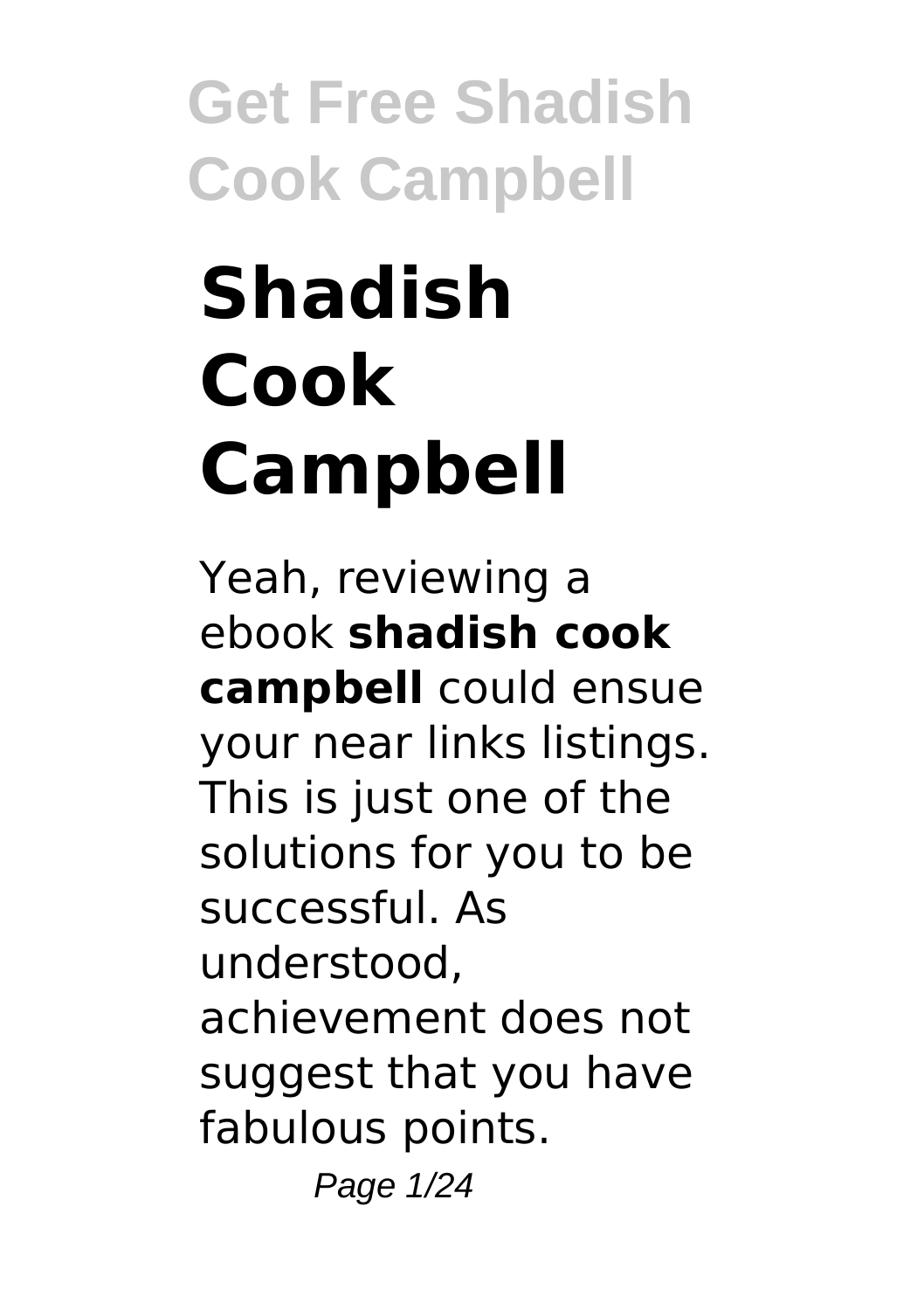Comprehending as skillfully as covenant even more than new will pay for each success. next-door to, the pronouncement as capably as insight of this shadish cook campbell can be taken as well as picked to act.

Get in touch with us! From our offices and partner business' located across the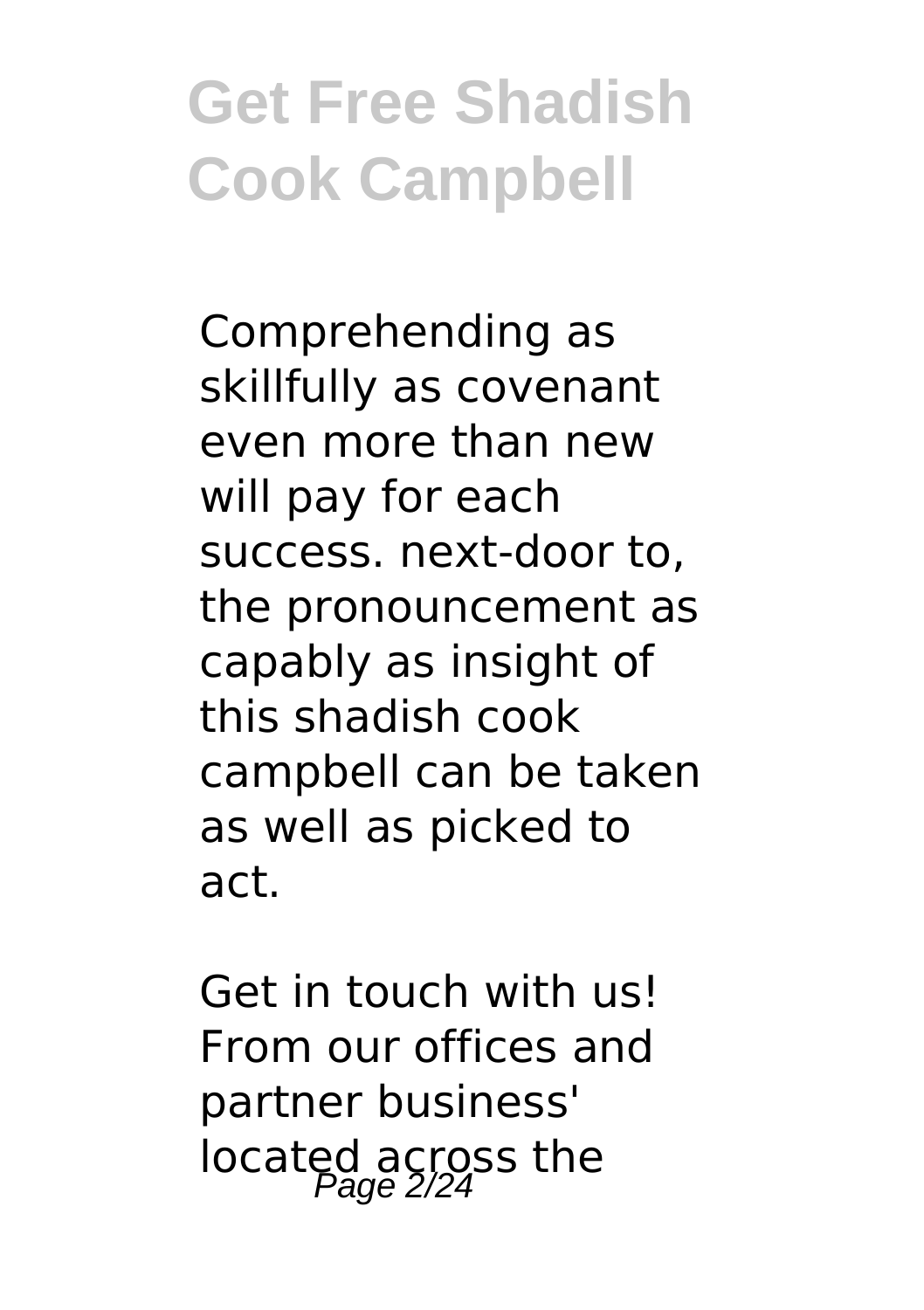globe we can offer full local services as well as complete international shipping, book online download free of cost

#### **Shadish Cook Campbell**

Logging in to Ideate Coronavirus Update – CUNY Guidance for Research: https://www. cuny.edu/research/ To gain access to IDEATE (FIRST TIME USERS ONLY).Please email ...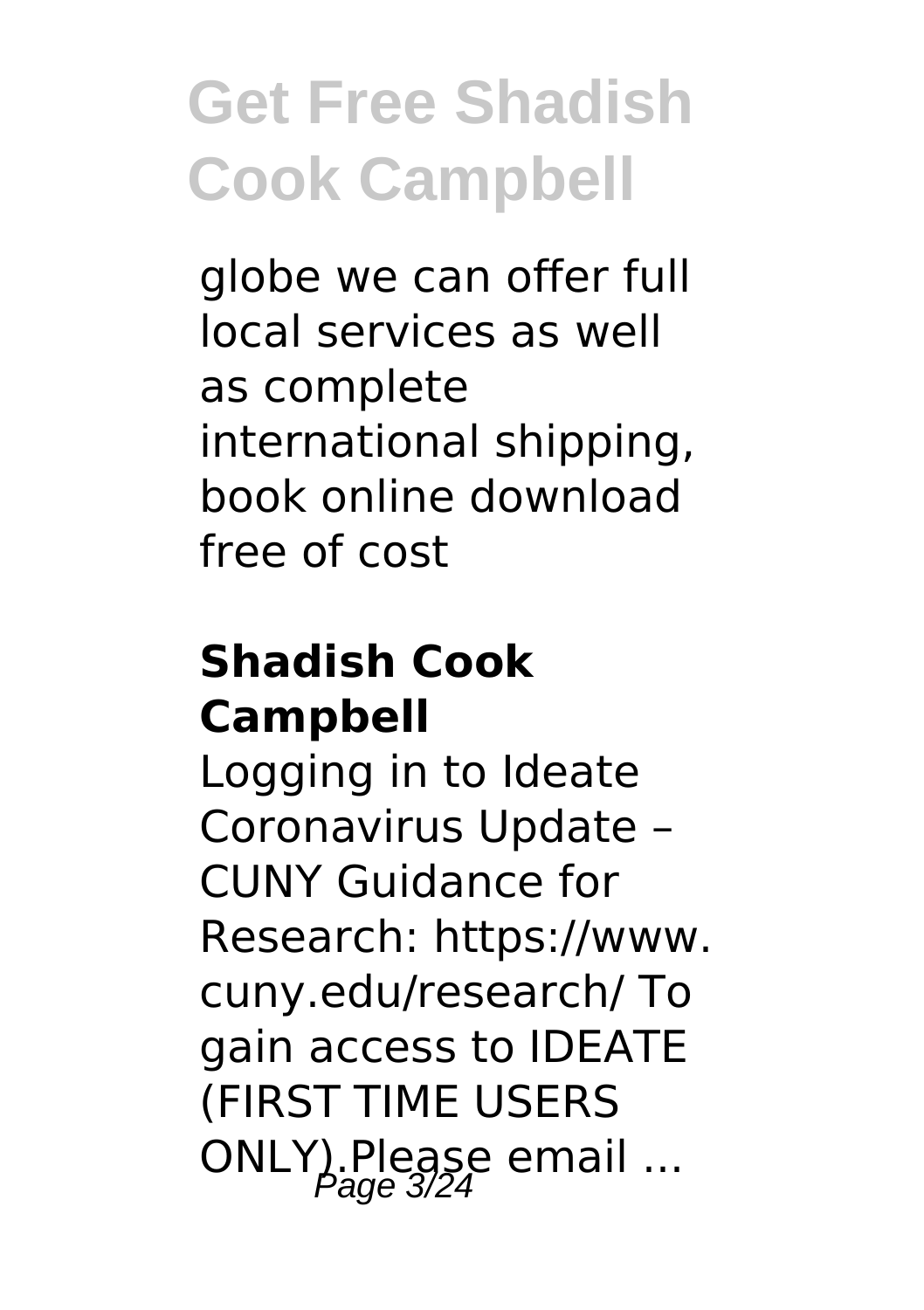#### **Logging in to Ideate - City University of New York**

Although Shadish is reluctant to describe RTCs as the gold standard because the phrase connotes perfection, he does describe himself as a "huge fan" of the methodology. ... Shadish, W.R., Cook, T.D., & Campbell, D.T. (2001). Experimental and Quasi-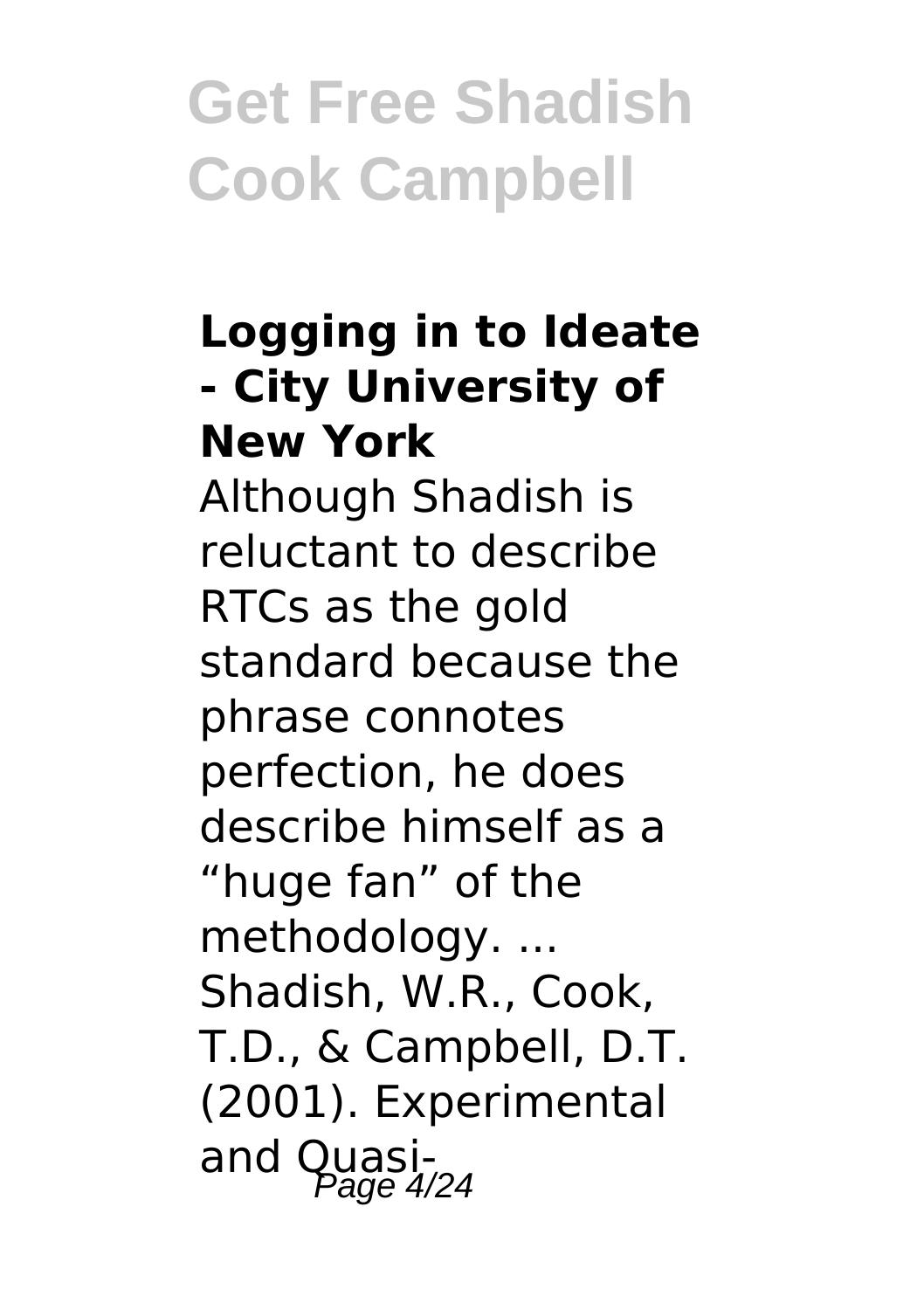Experimental Designs for Generalized Causal Inference, 2nd ed. Florence, KY: **Wadsworth** 

#### **The pitfalls of randomized controlled trials**

Random sampling is one such procedure that selects a sample of units from a population by chance, typically to facilitate generalization from the sample to the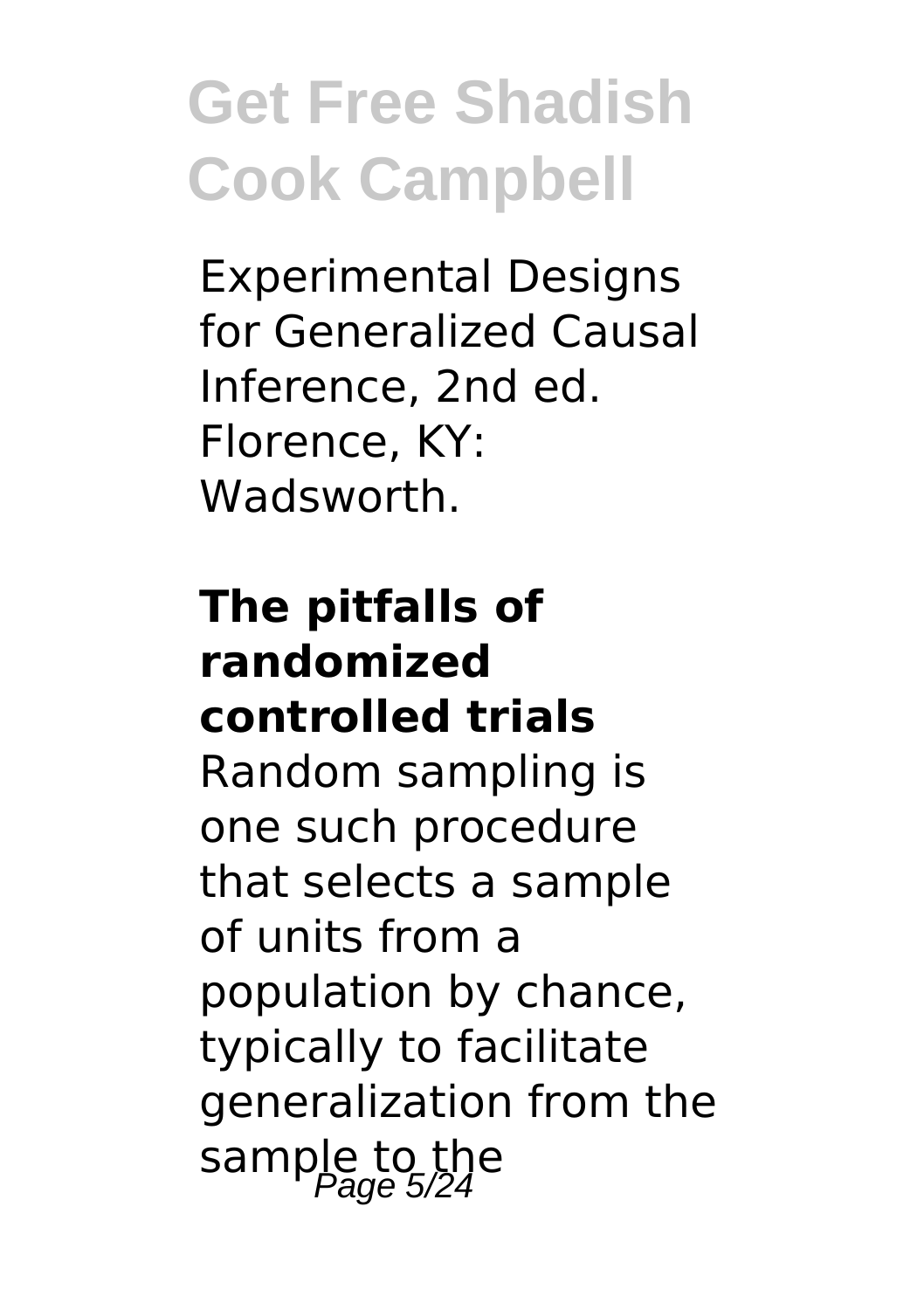population (Shadish, Cook, & Campbell, 2002). Random sampling ensures that results obtained from your sample should approximate what would have been obtained if the entire population had ...

**Technically Speaking: Why We Use Random Sampling in ...** Quasi-Experimental Design Definition A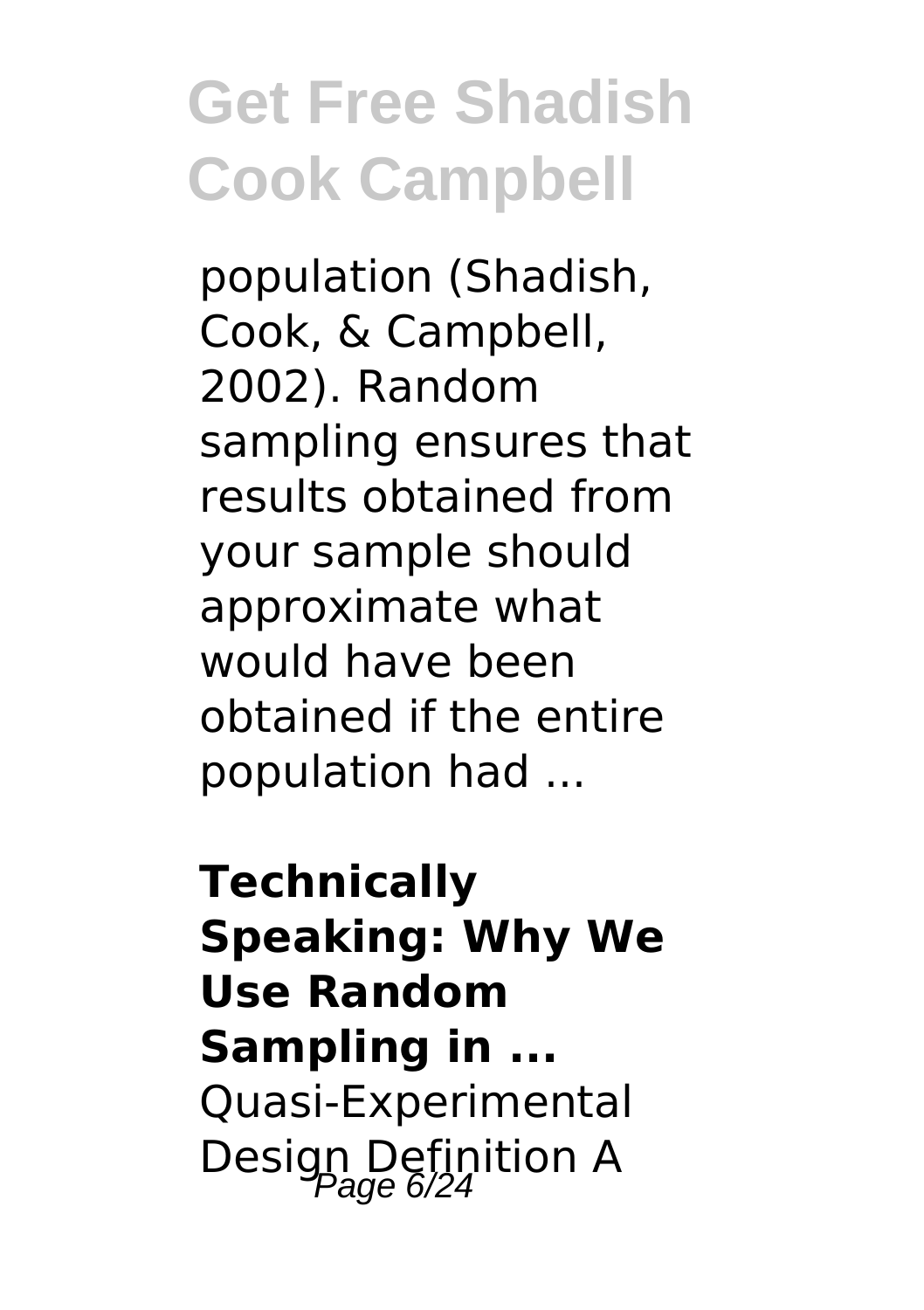quasi-experimental design is a research methodology that possesses some, but not all, of the defining characteristics of a true experiment. In most cases, such designs examine…

**Quasi-Experimental Design (SOCIAL PSYCHOLOGY) iResearchNet** Shadish WR, Cook TD, Campbell DT. Experimental and quasi-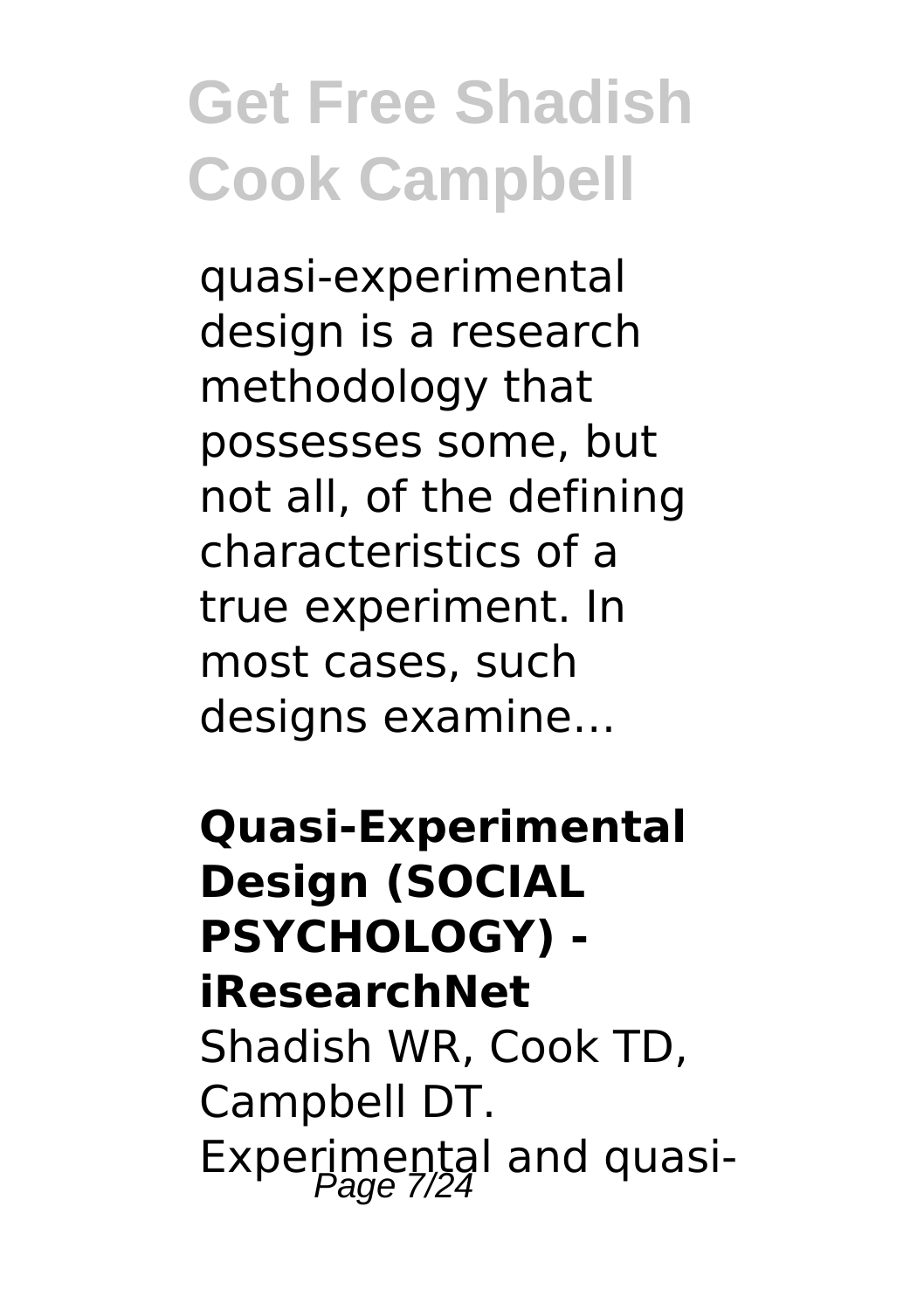experimental designs for generalized causal inference. Boston: Houghton Mifflin, 2002. 5. Trochim WMK. The research methods knowledge base. Cincinnati: Atomic Dog Publishing, 2001. 6. Cook TD, Campbell DT. Quasi-experimentation: design and analysis issues for field settings.

**The Use and Interpretation of Quasi-Experimental**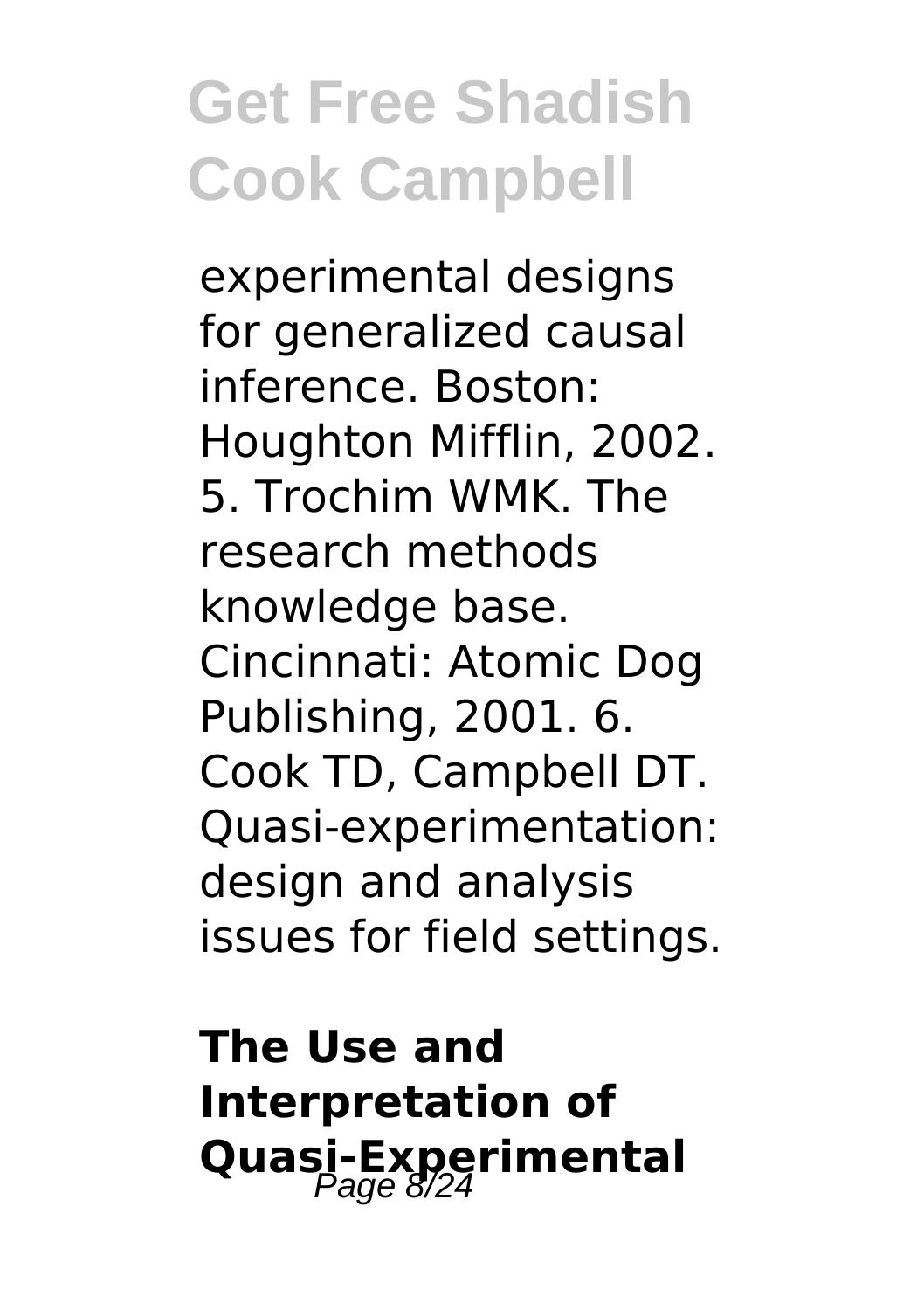**Studies ...** Mindfulness-based cognitive therapy (MBCT) was developed as a manualized groupskills training program that would address vulnerability between episodes of recurrent major depression (Segal, Williams, & Teasdale, 2002; Williams, Teasdale, Segal, & Kabat-Zinn, 2007).It was derived from a model of cognitive vulnerability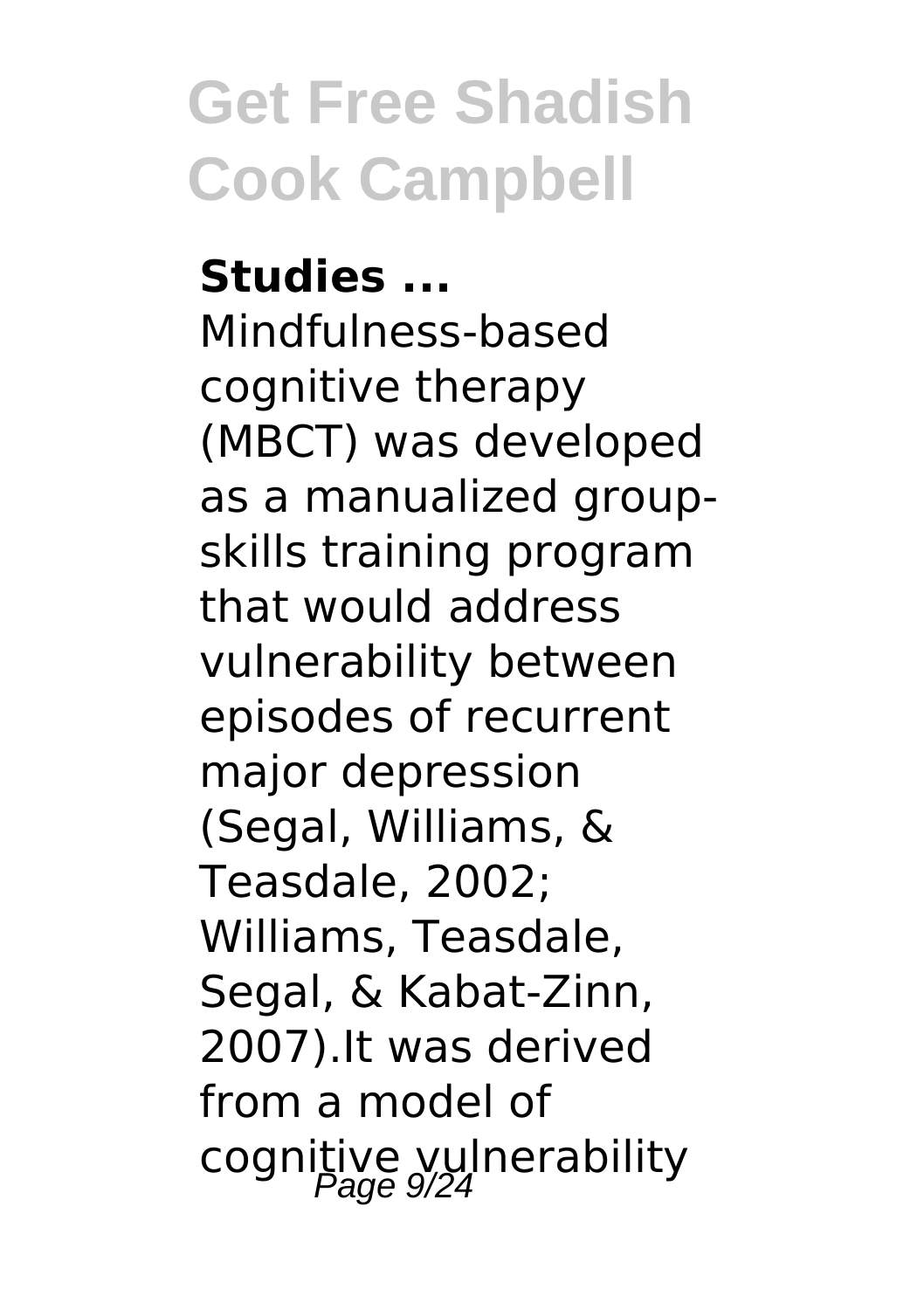to depressive relapse (Segal, Williams, Teasdale, & Gemar, 1996; Teasdale ...

#### **Mindfulness-Based Cognitive Therapy - PMC**

This is the definition of an independent variable, with examples. An independent variable is one of the key factors in a scientific experiment.

Page 10/24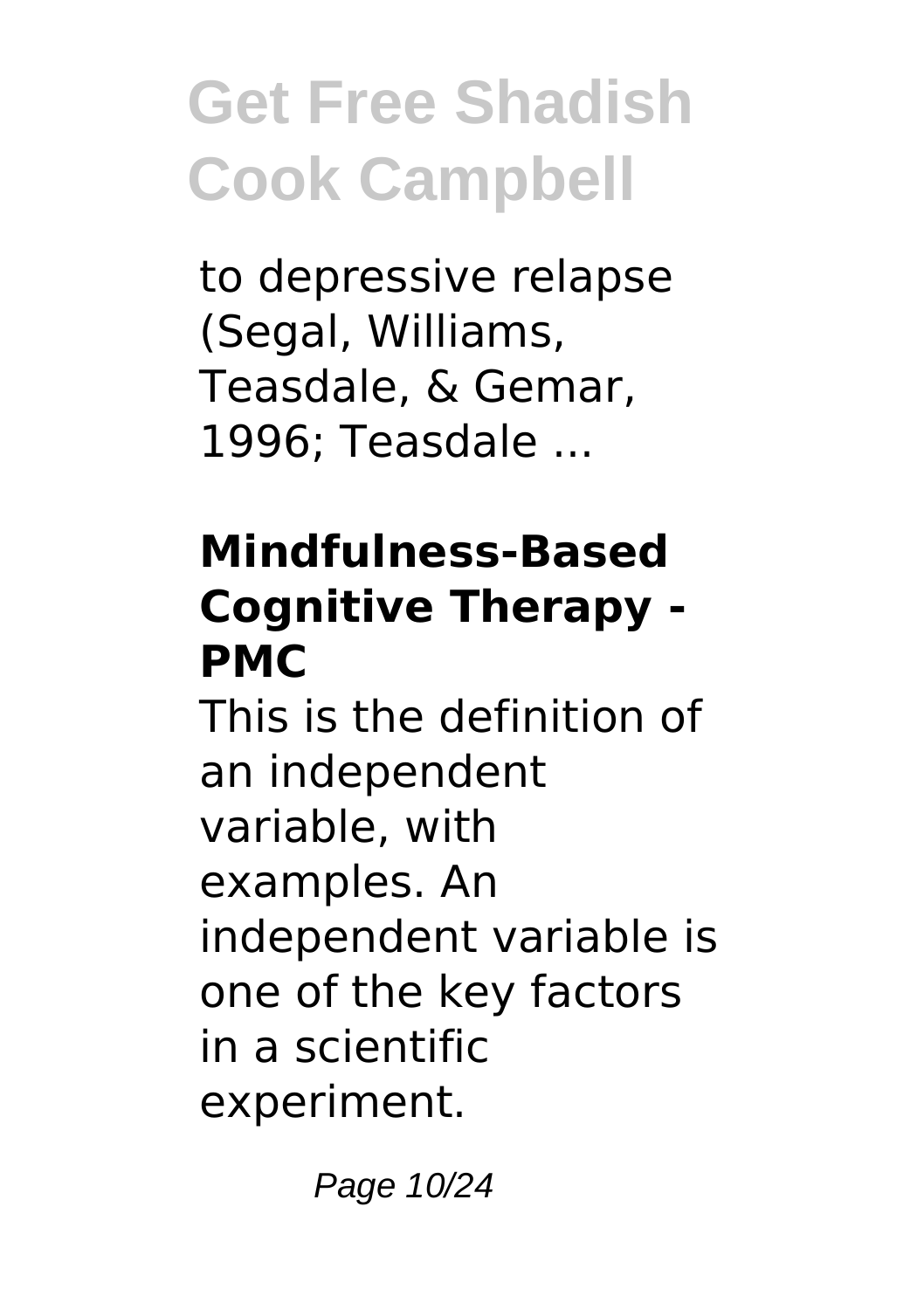#### **Independent Variable Definition and Examples**

The independent variable is the one factor that you are changing. It is one factor because usually in an experiment you try to change one thing at a time. This makes measurements and interpretation of the data much easier. If you are trying to determine whether heating water allows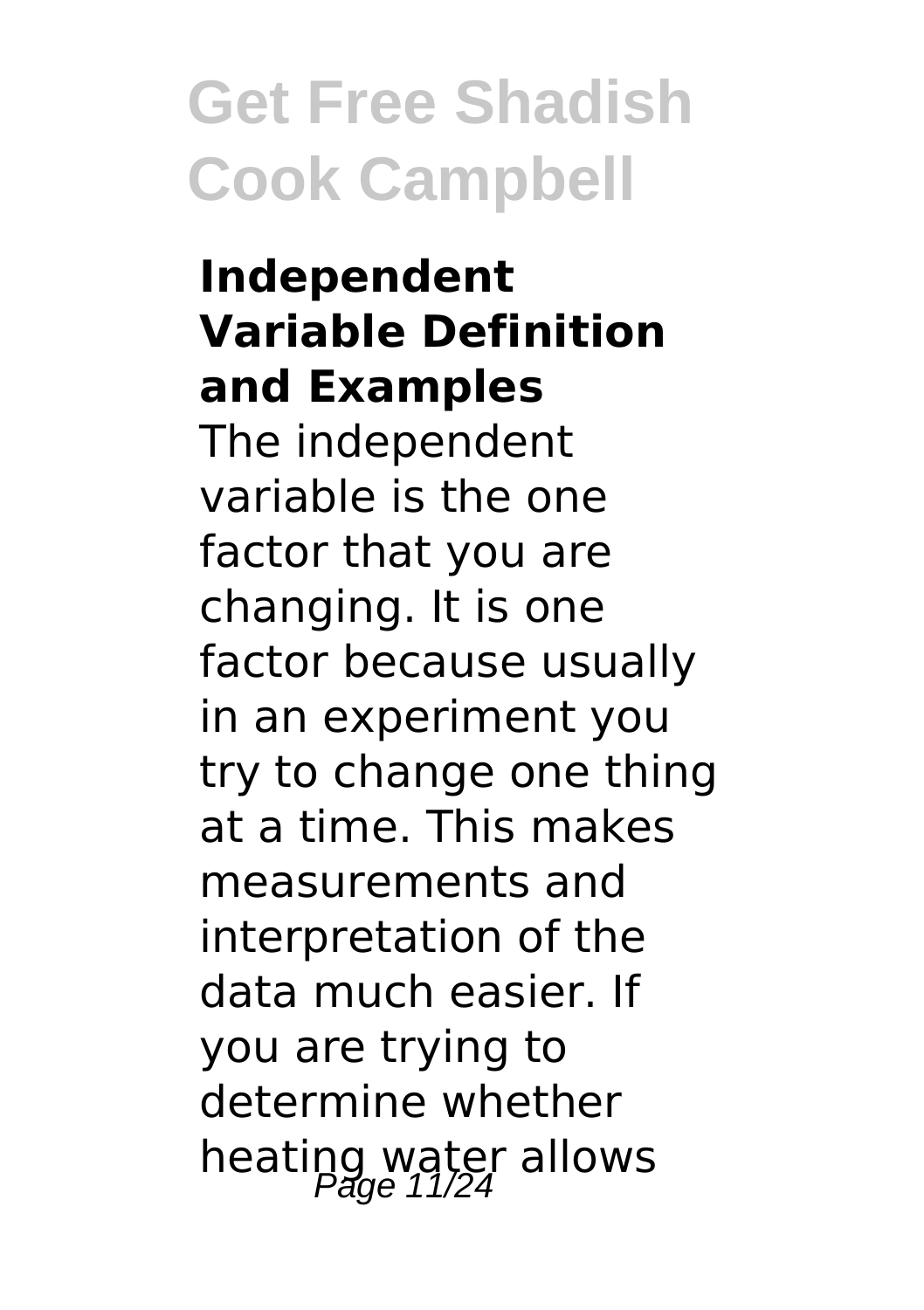you to dissolve more sugar in the water then your independent variable is the temperature of the water.

#### **The Basics of an Experiment - ThoughtCo** Children and Youth Services Review is an international, multidisciplinary journal that focuses on disadvantaged or otherwise vulnerable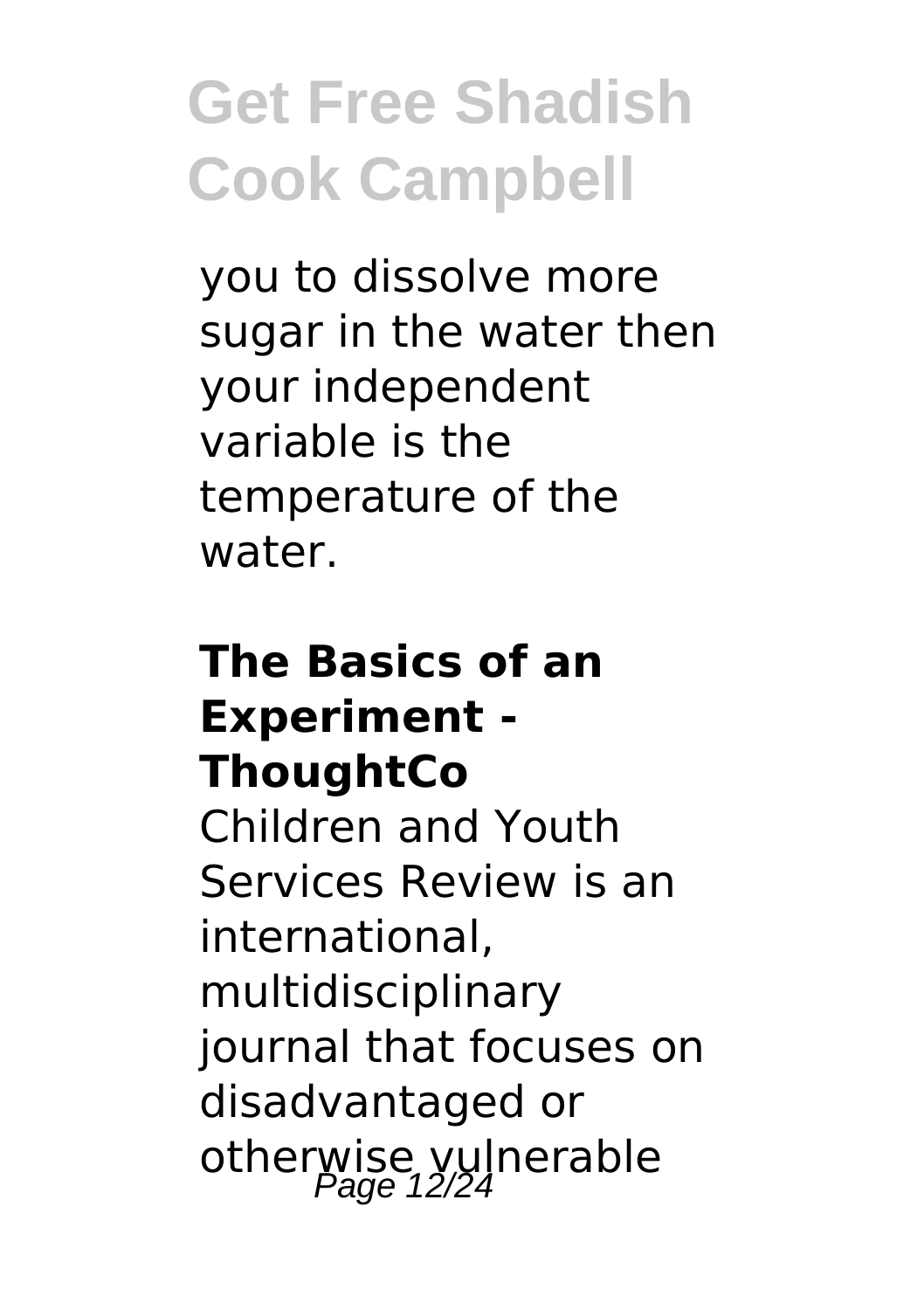children, young people, families and the systems designed to support them. The journal provides a forum for rigorous scholarship relevant to policies, … Read more

#### **Children and Youth Services Review | Journal ...**

JPAM's Closer Look is a deep-dive discussion with Journal of Policy Analysis & Management (JPAM)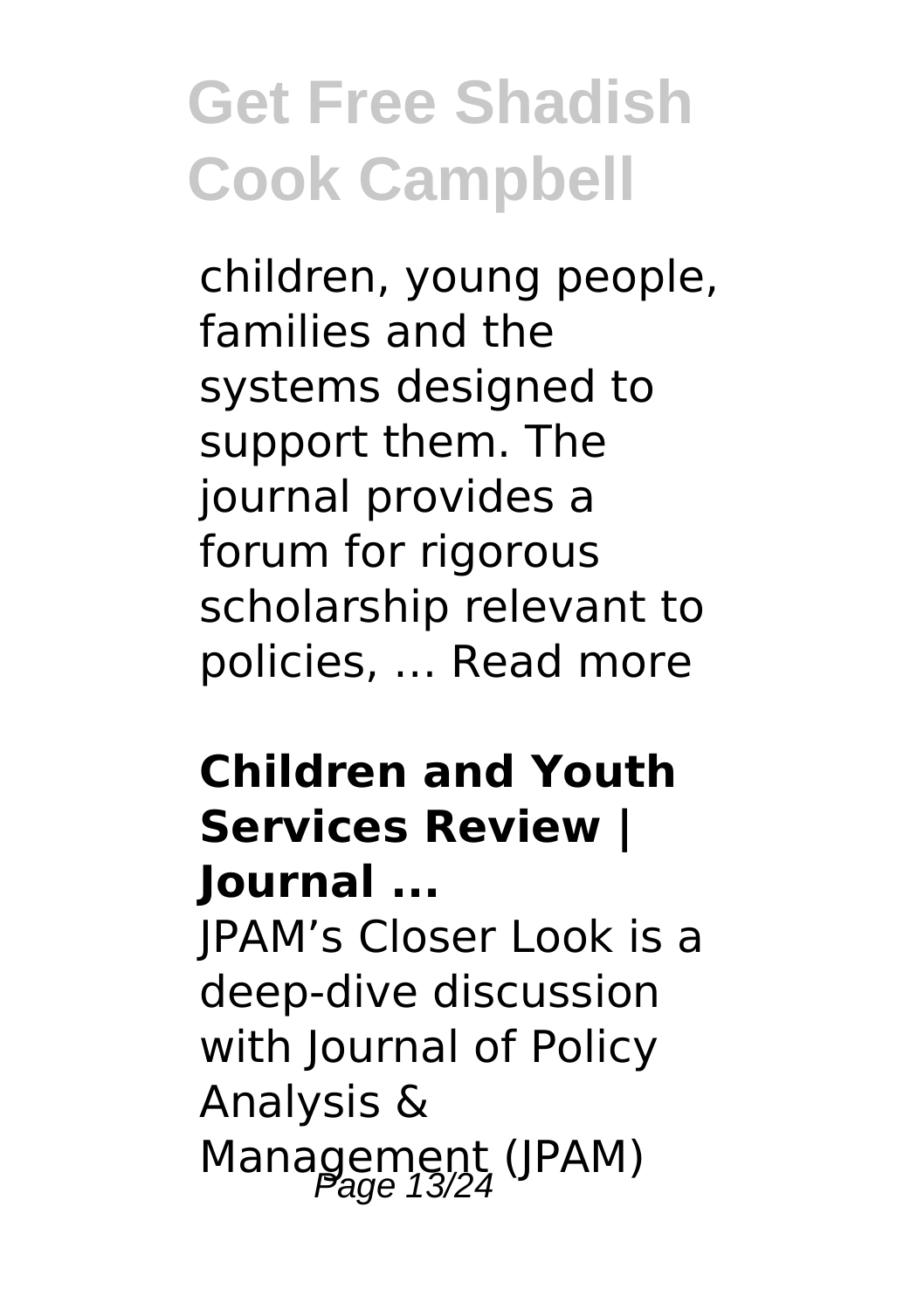authors who are researching some of the top issues facing our country today. To date, we have released 12 episodes, which can be accessed at https://j pamscloserlook.podbea n.com.

#### **Journal of Policy Analysis and Management - Wiley Online ...** Cook has recently argued that a variety of nonexperimental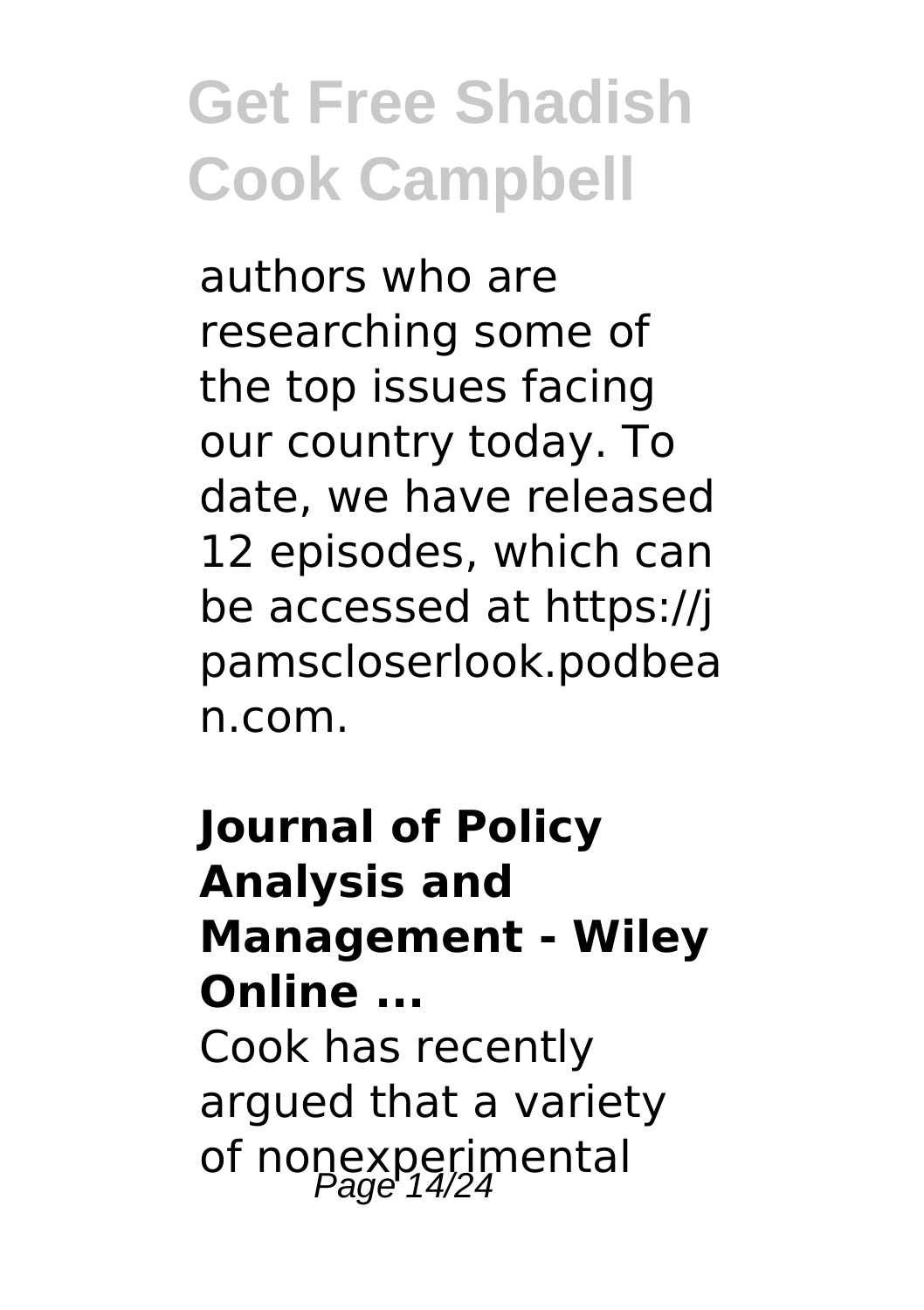methods can provide causal esti-mates that are comparable to those obtained from experiments (Cook, Shadish, and Wong, 2008). One such nonexperimental approach that has been of widespread interest in recent years is regression discontinuity (RD).

#### **A Practical Guide to Regression Discontinuity -**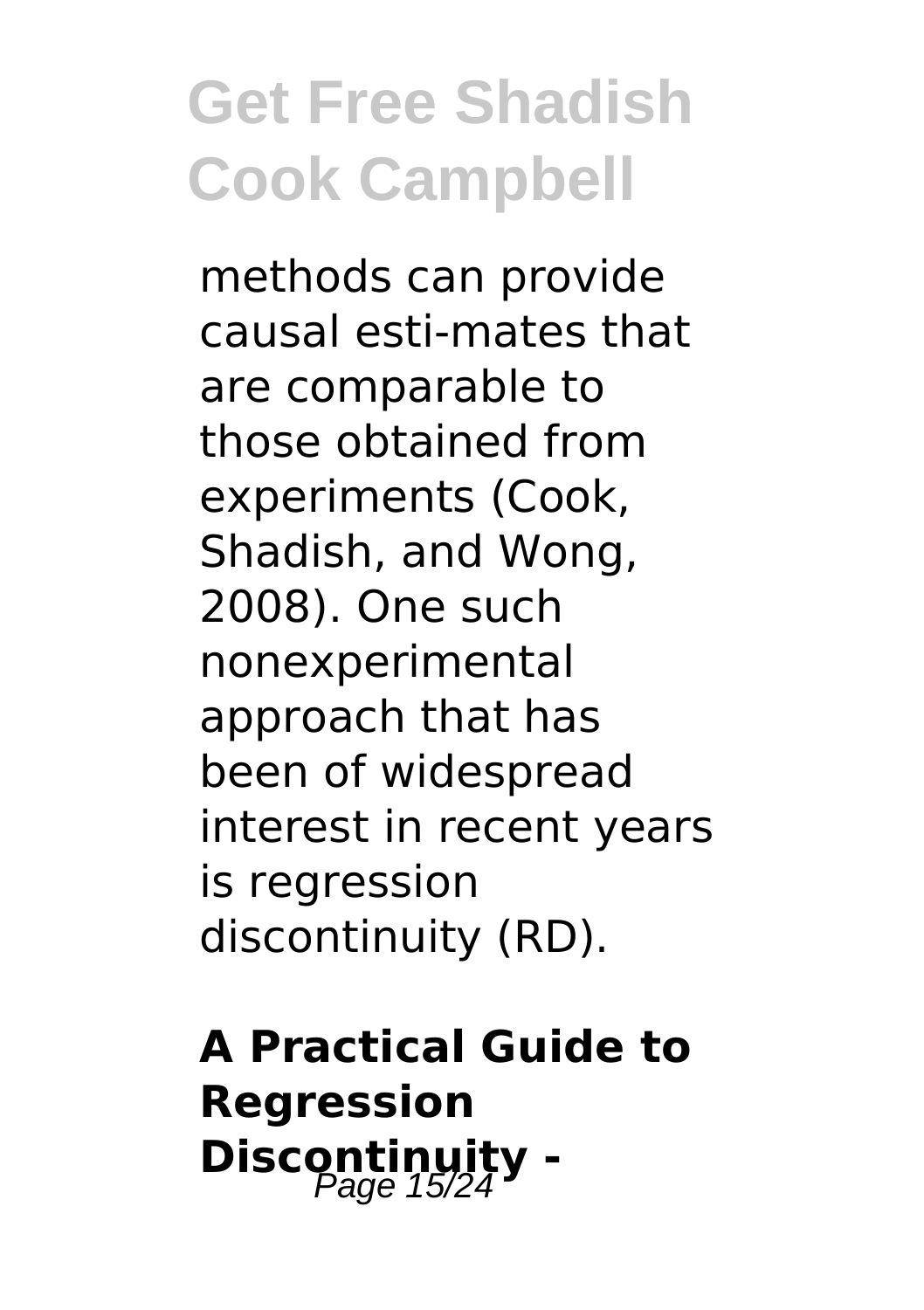#### **MDRC** Shadish et al. discuss 7 designs in category 1; 3 designs in category 2; and 6 designs in category 3. We determined that category 2 studies are rarely applicable in infectious diseases research, because pretest measurements are almost always available.

#### **Use and Interpretation of**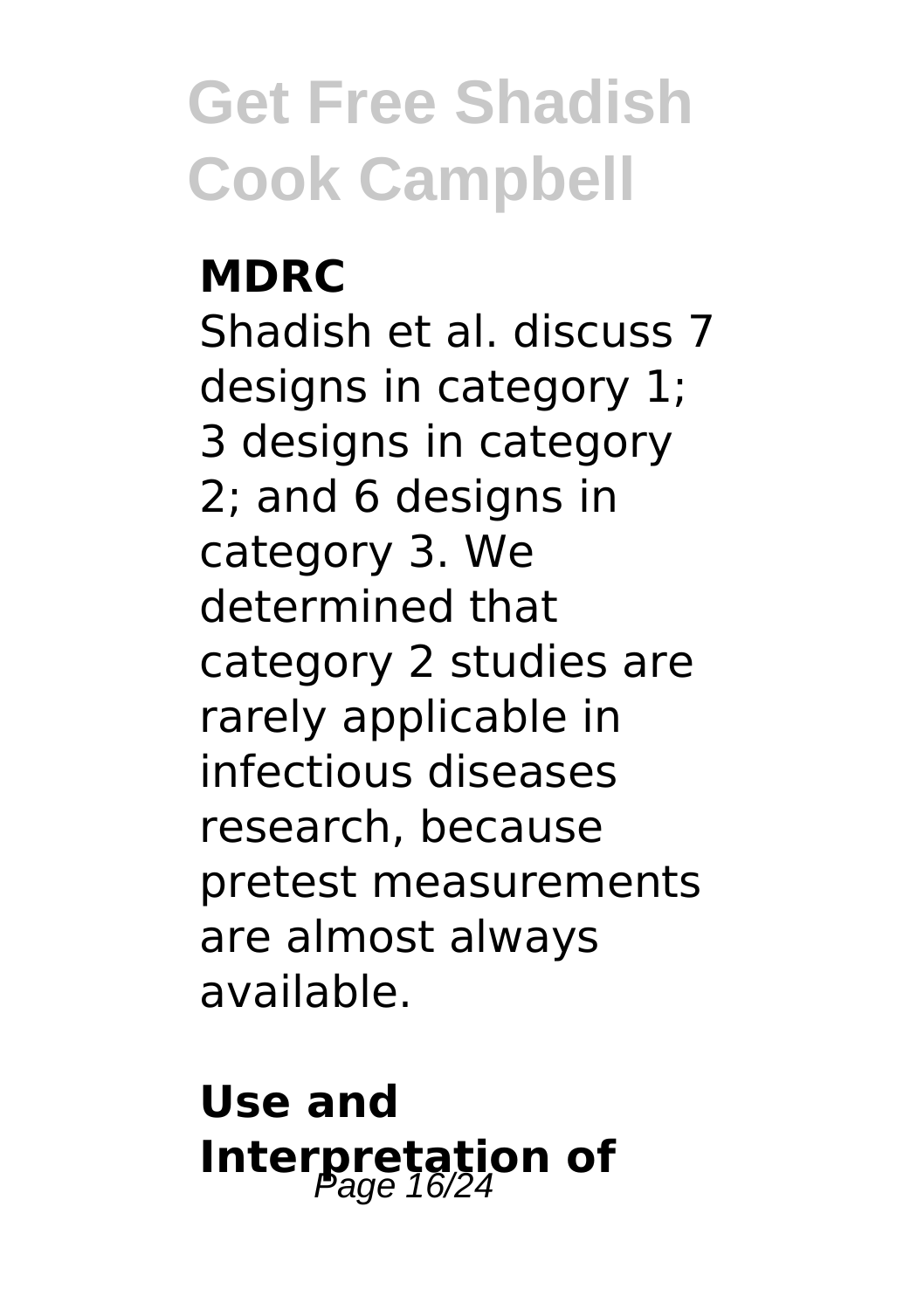#### **Quasi-Experimental Studies in ...**

A quasi-experiment is an empirical interventional study used to estimate the causal impact of an intervention on target population without random assignment.Qu asi-experimental research shares similarities with the traditional experimental design or randomized controlled trial, but it specifically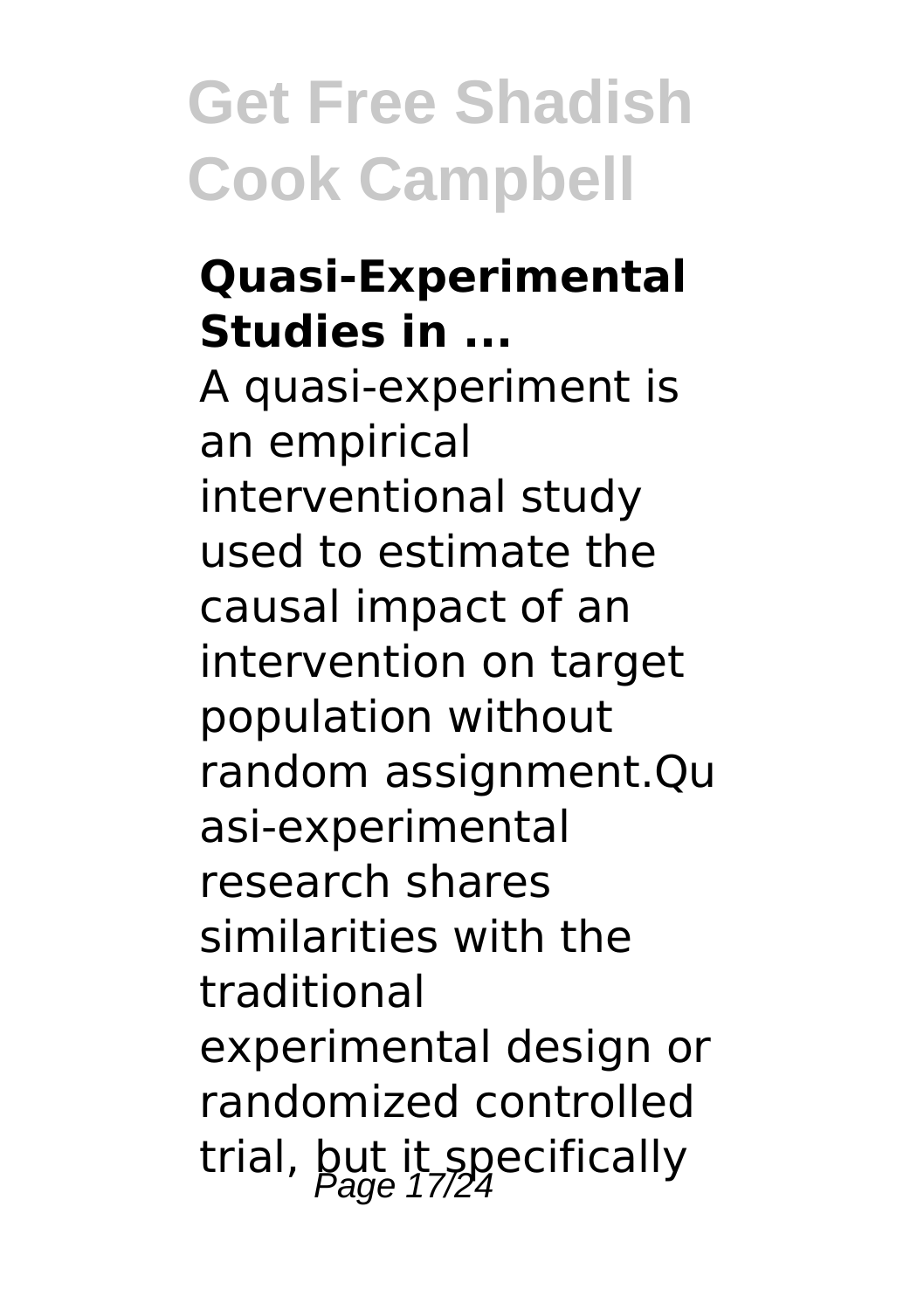lacks the element of random assignment to treatment or control.

#### **Quasi-experiment - Wikipedia**

La investigación cuasi experimental es un tipo de investigación muy empleada en psicología.Su característica más relevante es que no se seleccionan los grupos experimentales de forma aleatoria, sino que se escogen grupos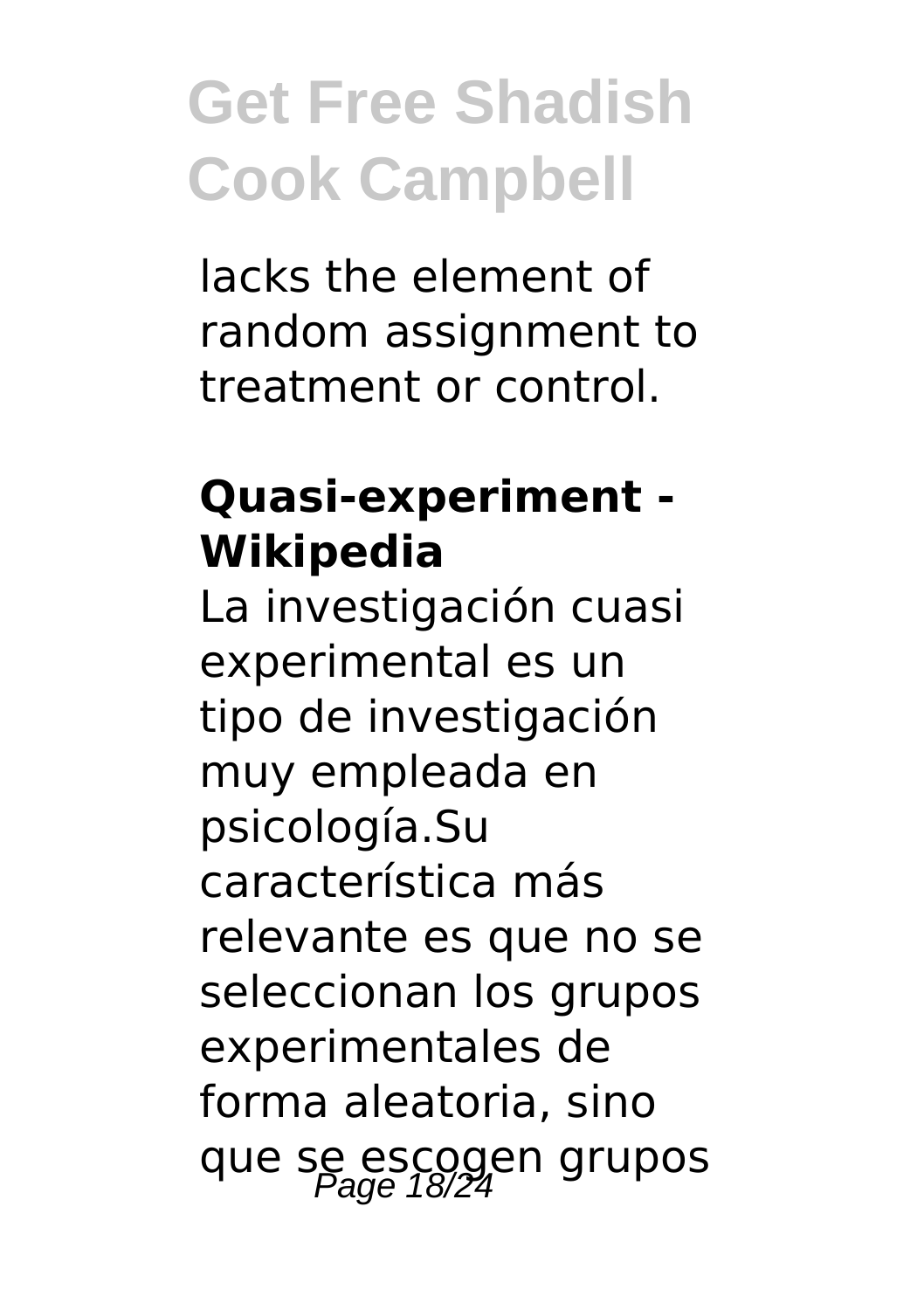ya formados (por ejemplo un equipo de fútbol).

#### **Investigación cuasi experimental: ¿qué es y cómo está ...** Also, I would say that quasi-emperimental design has come along way since Campbell & Stanley, with quite a range of interesting alternatives now available: Shadish; Cook; Cambell (2002).

Page 19/24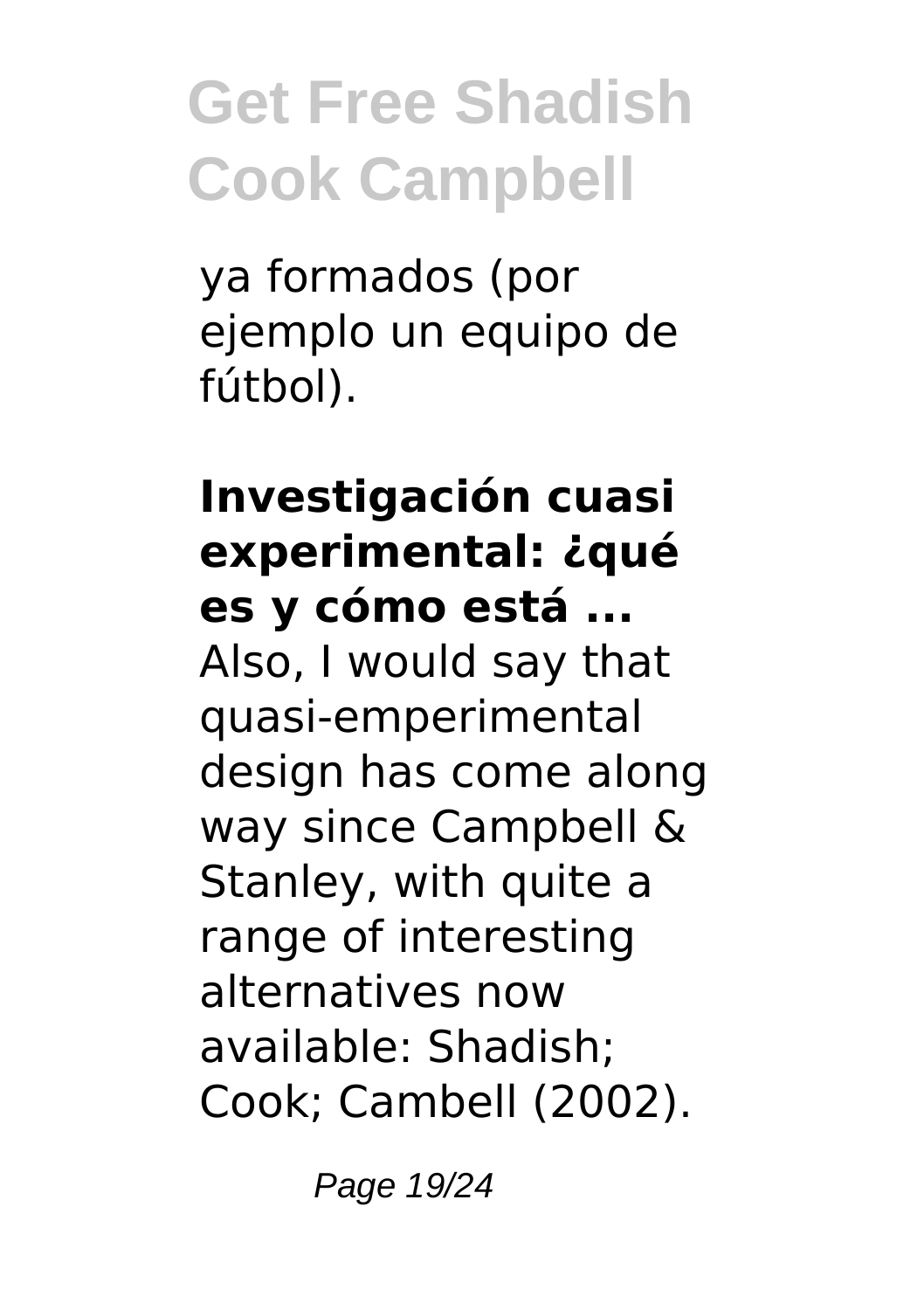#### **What is the difference between experimental and quasi ...**

Cook (1985) coined the term critical multiplism (also see Houts, Cook, & Shadish, 1986) to refer to the ideas that research questions can be examined from different perspectiv es and

#### **(PDF) Toward a Definition of Mixed Methods Research ...**<br> $P_{age}^{20/24}$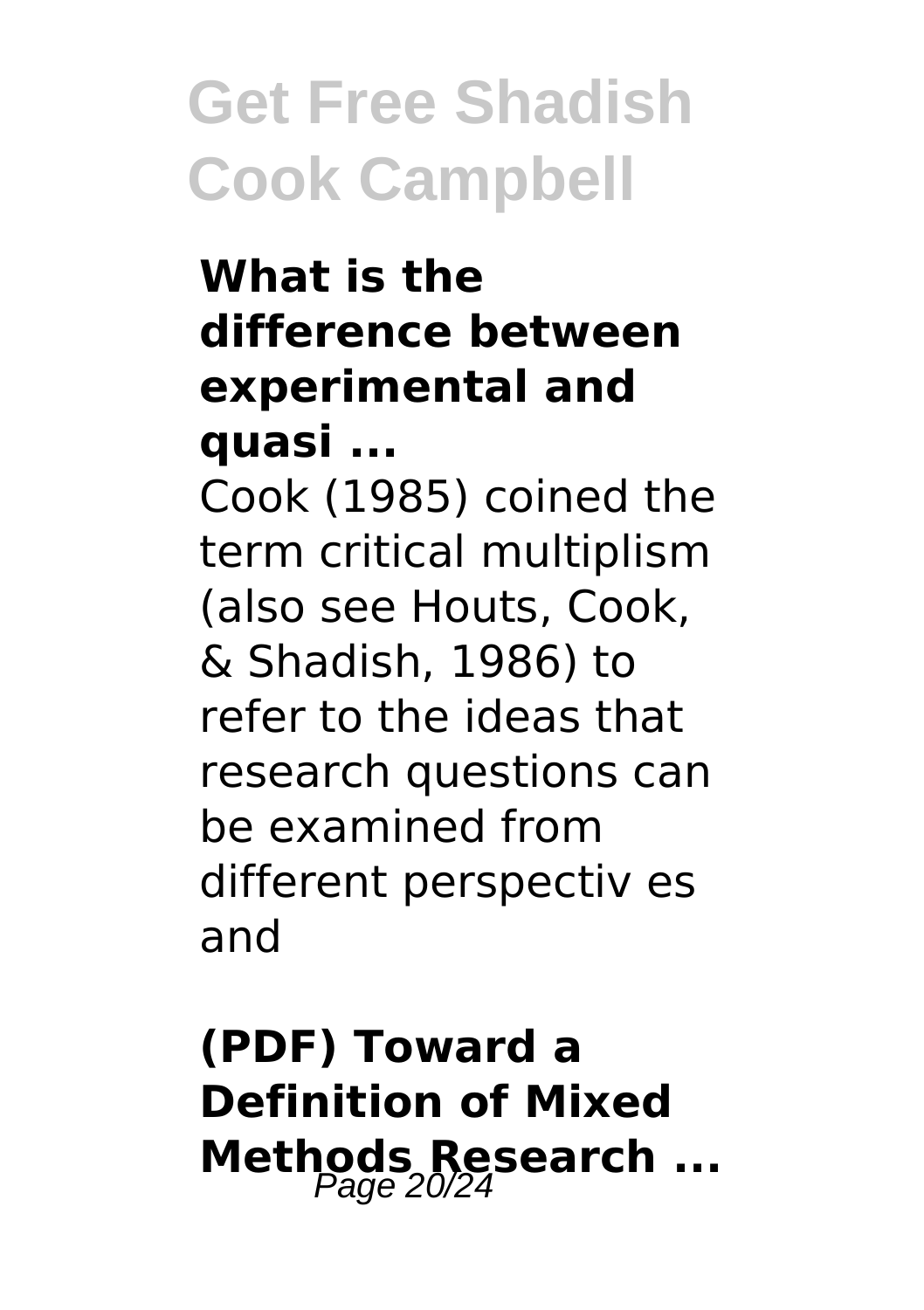In the statistical analysis of observational data, propensity score matching (PSM) is a statistical matching technique that attempts to estimate the effect of a treatment, policy, or other intervention by accounting for the covariates that predict receiving the treatment. PSM attempts to reduce the bias due to  $P_{\text{age}}$  21/24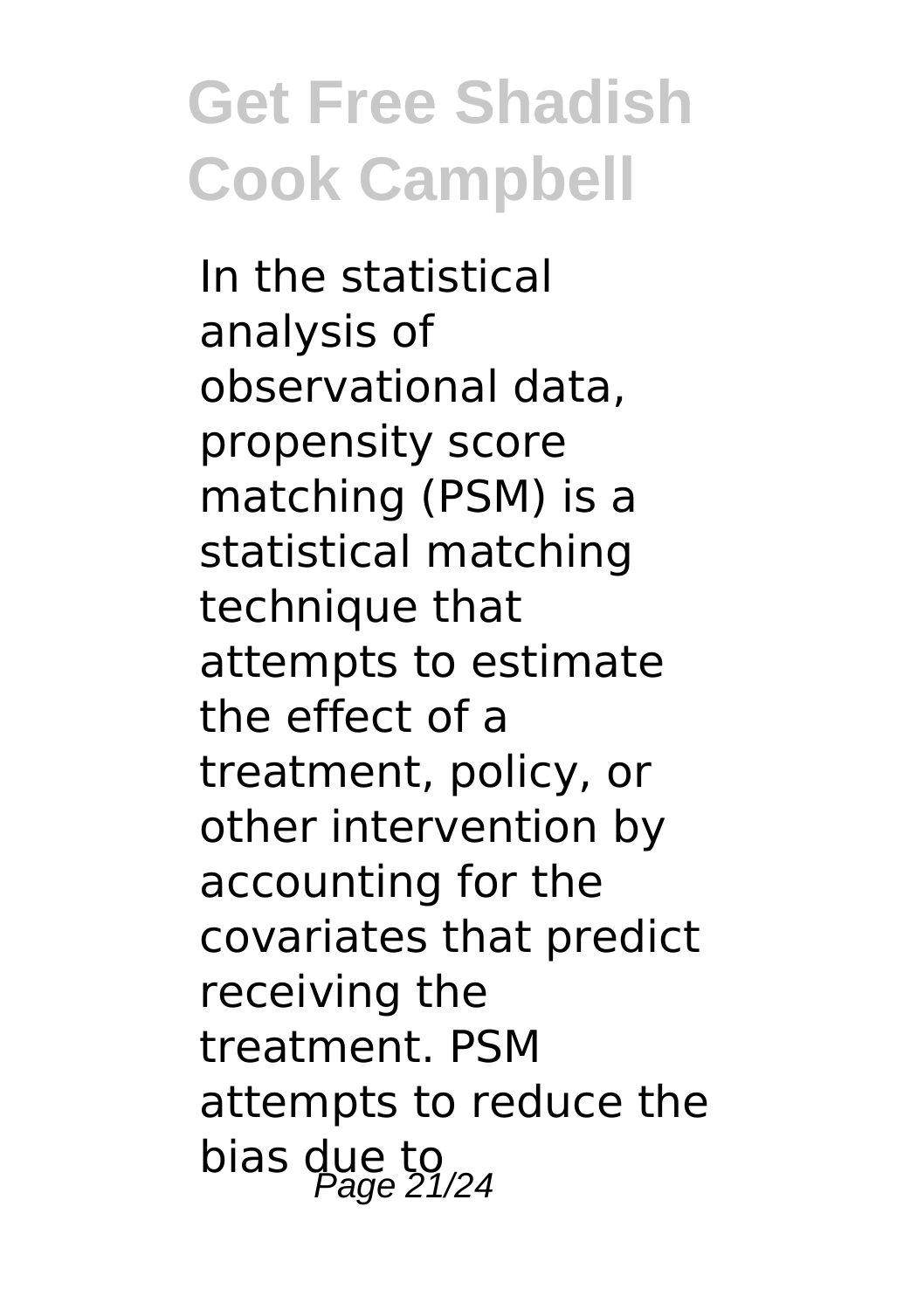confounding variables that could be found in an estimate of the treatment effect ...

#### **Propensity score matching - Wikipedia**

From its beginnings in 1927 as Psychological Abstracts ®, APA PsycInfo has been—and remains—an unparalleled resource for psychological and behavioral research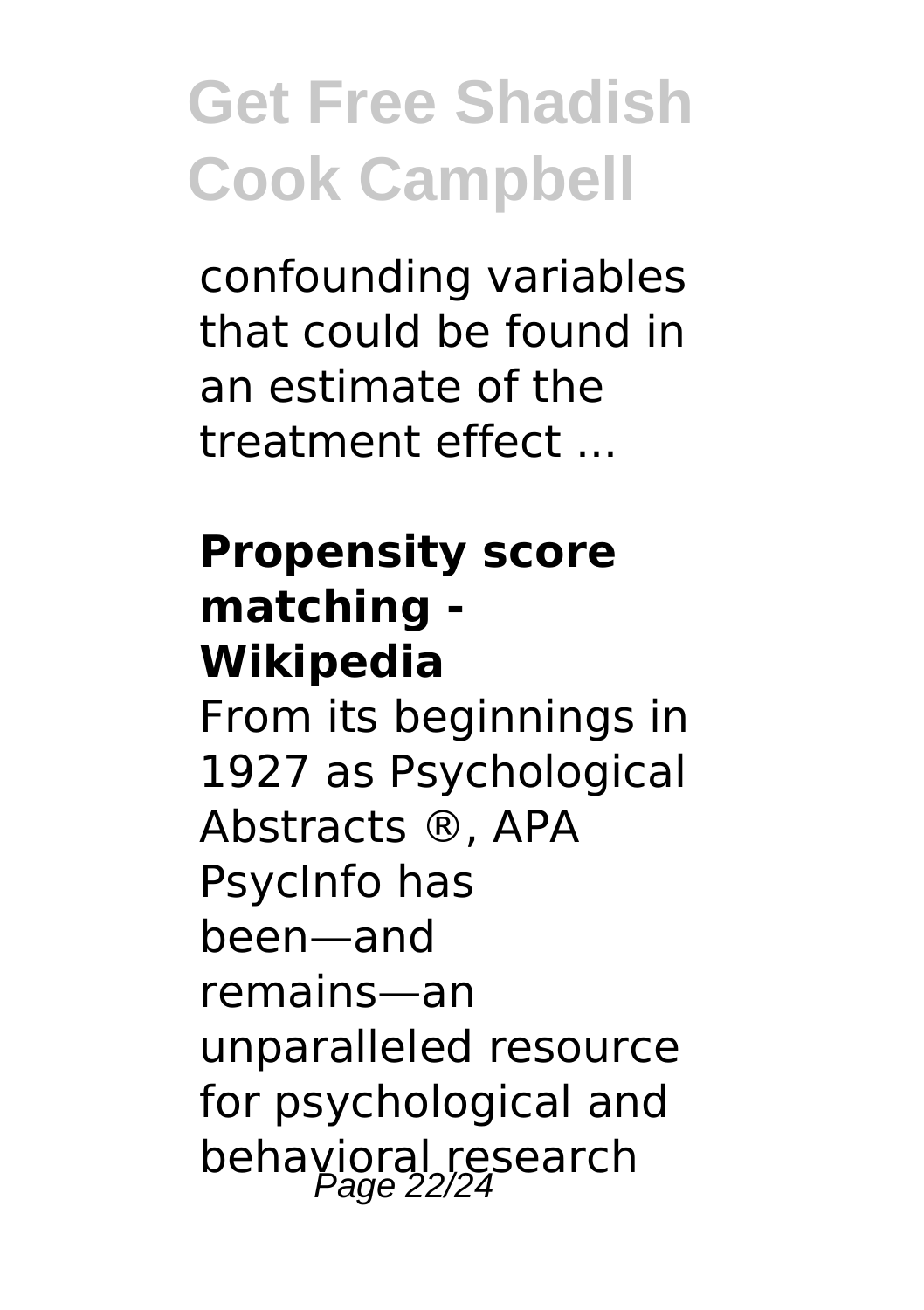throughout scholarly and professional fields.This milestone highlights APA's continued role as the leading publisher of critical psychological research at a time when behavioral science is increasingly in the forefront of  $\,$ 

Copyright code: [d41d8cd98f00b204e98](/sitemap.xml) [00998ecf8427e.](/sitemap.xml) Page 23/24